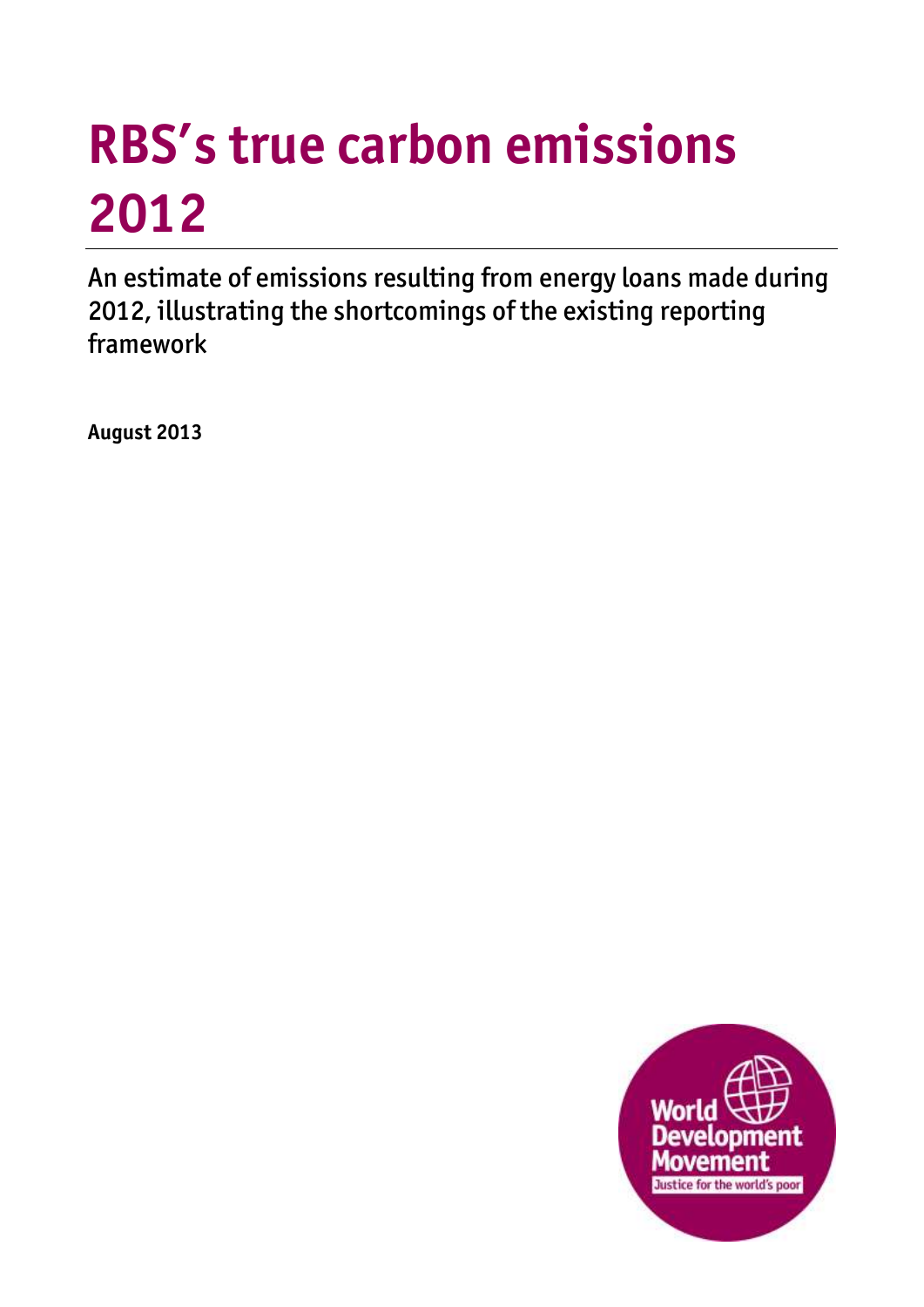## **About the World Development Movement**

The World Development Movement (WDM) campaigns for a world without poverty and injustice. We work in solidarity with activists around the world to tackle the causes of poverty. We research and promote positive alternatives which put the rights of poor communities before the interests of the powerful. Our network of local groups keeps global justice on the agenda in towns and cities around the UK.

**World Development Movement 66 Offley Road, London SW9 0LS +44 20 7820 4900 • wdm@wdm.org.uk www.wdm.org.uk**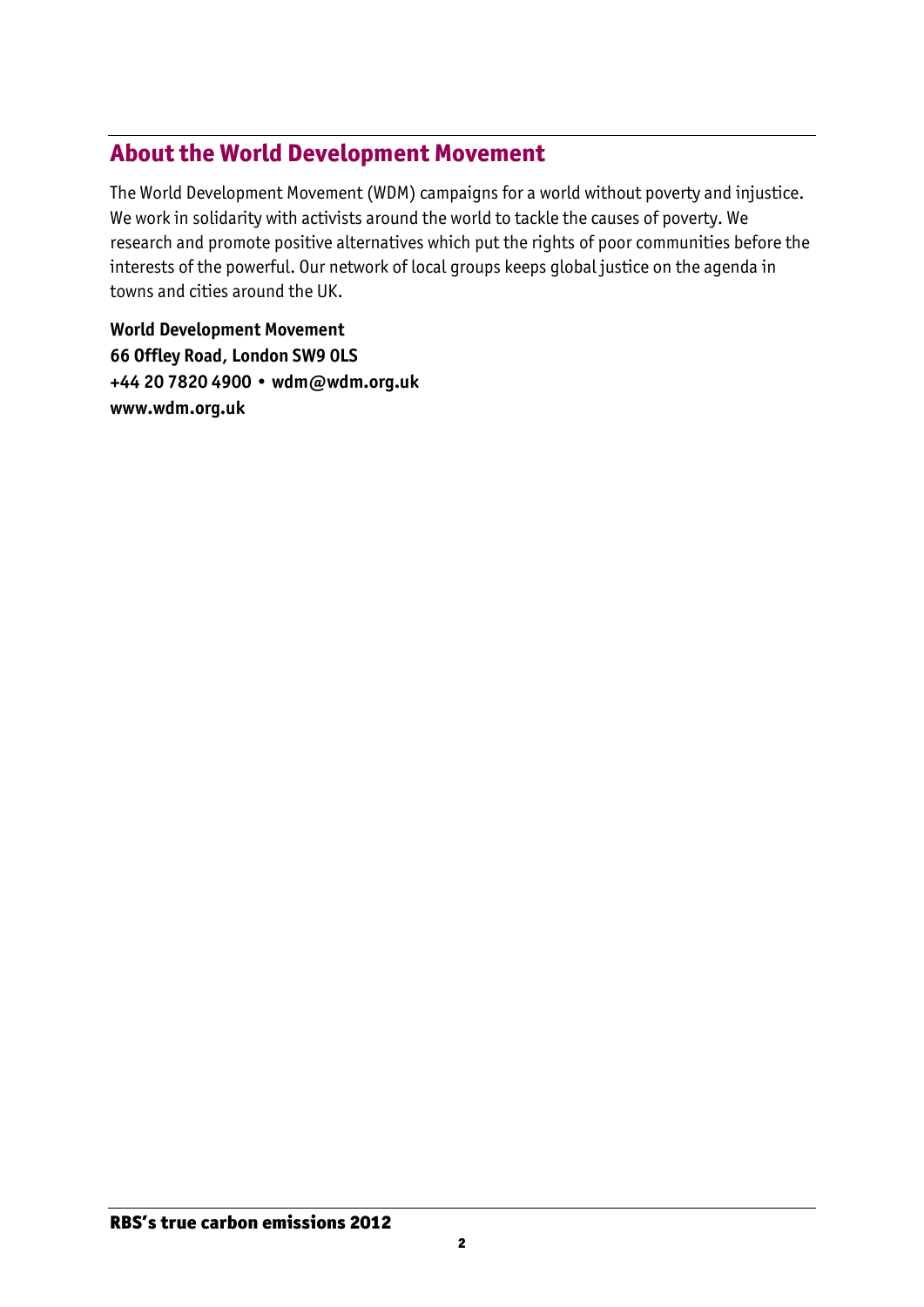# **Contents**

| How the World Development Movement calculated RBS's emissions relating to its financing of |  |
|--------------------------------------------------------------------------------------------|--|
|                                                                                            |  |
|                                                                                            |  |
|                                                                                            |  |
|                                                                                            |  |
|                                                                                            |  |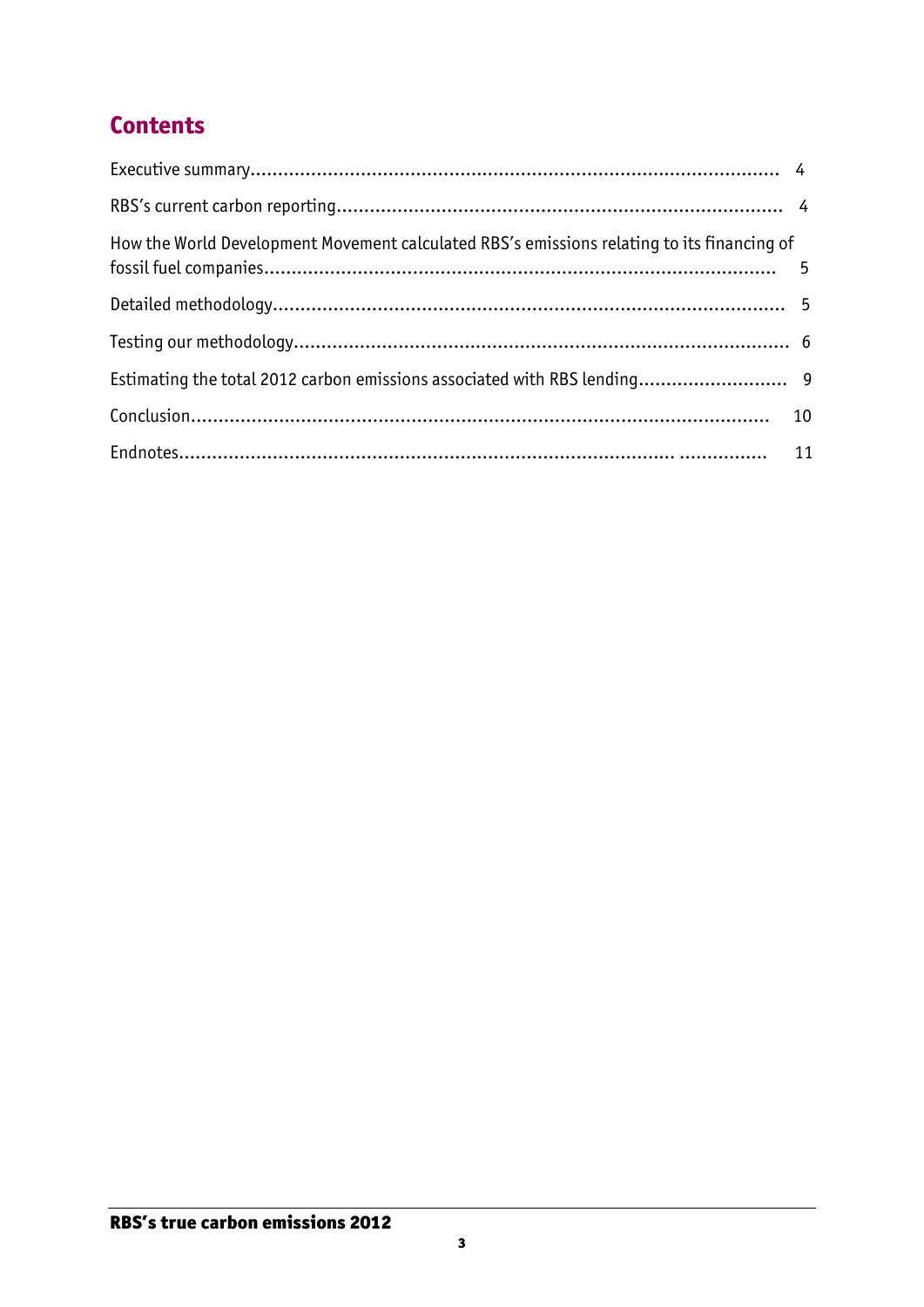#### **Executive summary**

The Royal Bank of Scotland Group (RBS) is one of the UK's largest financial institutions. Since the 2008 banking crisis, the UK taxpayer has been the majority shareholder in the group and currently has an 81 per cent stake in the bank.<sup>i</sup>

RBS is also one of the UK's major financers of fossil fuels. Between 2008 and 2012, it made loans of over £45 billion to fossil fuel companies or energy finance companies. At least £42.9 billion of these loans were still active at the end of 2012.

Since 2007, like many other large companies, RBS has reported some of its carbon emissions via the Carbon Disclosure Project<sup>ii</sup>.

Under the Carbon Disclosure Project (CDP), in 2012 RBS reported greenhouse gas emissions of 735,437 tonnes of carbon dioxide equivalent ( $tCO<sub>2</sub>$ -e). These emissions were from its operations (e.g. heating offices, running computers and business travel). RBS did not report any emissions resulting from the money it loans to fossil fuel companies or projects.

The World Development Movement has made an estimate of the greenhouse gas emissions ( $tCO<sub>2</sub>$ -e) resulting from RBS's loans to fossil fuel companies in 2012. This estimated total is between 478.5 million tCO<sub>2</sub>-e and 910.7 million tCO<sub>2</sub>-e.

These 'financed emissions' resulting from the bank's loans to coal, oil and gas companies bring the bank's 2012 carbon footprint to up to 1,200 times the footprint reported by the bank under the CDP.

This estimated carbon footprint, including these 'financed emissions', is 18 times the entire annual carbon footprint of Scotland, and 1.6 times the footprint of the whole of the UK.

# **RBS's current carbon reporting**

RBS participates in the Carbon Disclosure Project (CDP), a voluntary initiative through which major corporations report their greenhouse gas emissions. Since 2007 RBS has submitted annual reports of its 'Scope 1 and 2 emissions', and certain aspects of its 'Scope 3 emissions'.<sup>iii</sup>

Scope 1 covers the direct greenhouse gas emissions from sources owned or controlled by the company – generally the direct combustion of fuel. Scope 2 emissions are those resulting from electricity purchased by the company. Scope 3 emissions are indirect emissions. This could include, for example, business travel and activities financed by the company.

The CDP FTSE 350 Climate Change Report 2012<sup>iv</sup> includes RBS's Scope 1 and 2 emissions for 2011. Scope 1 emissions were 71,065 tonnes of  $CO<sub>2</sub>$ -equivalent (tCO<sub>2</sub>-e). Scope 2 emissions were 584,372 tCO<sub>2</sub>-e. The FTSE 350 report did not include Scope 3 emissions, but RBS's 2012 submission to the CDP (available on the CDP website) did include Scope 3 emissions of 80,000

l

<sup>\*</sup> The Bloomberg data that this analysis is based upon gave financial information in US Dollars (USD). To make this report more accessible to a UK audience, all financial data has been converted to Sterling at a rate of \$1.55 to £1.00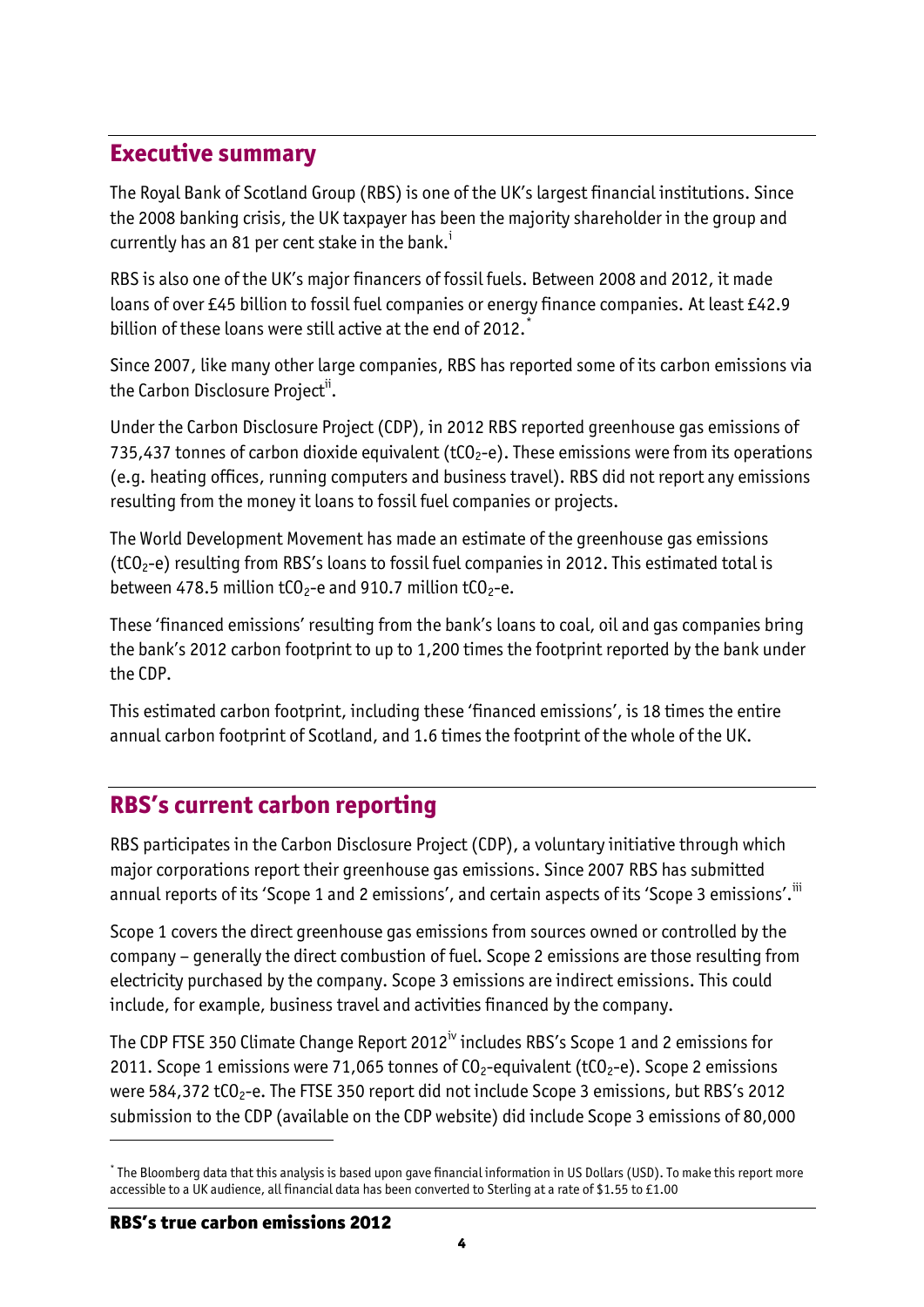tCO<sub>2</sub>-e resulting only from foreign travel. $^{\vee}$  RBS did not report any emissions resulting from its financing of companies or projects.

From October 2013 onwards, RBS will also be obliged to report its Scope 1 and 2 emissions under The Greenhouse Gas Emissions (Directors' Reports) Regulations 2013, frequently known as Mandatory Carbon Reporting (MCR).<sup>vi</sup> Neither the CDP nor MCR currently requires financial institutions to report greenhouse gas emissions resulting from the loans that they make. Including indirect emissions from investments does risk including emissions already reported by other companies' Scopes 1 and 2, but it would provide a far better indication of the overall impact of a company's operations, as our calculations demonstrate.

# **How the World Development Movement calculated RBS's scope 3 emissions relating to its financing of fossil fuel companies**

The financial data used in this study, which formed the basis of our calculations, is publicly available, and was accessed via a Bloomberg terminal. vii

That data showed that between January 2008 and mid-May 2013, the RBS group made loans or other investments to energy companies totalling over £131billion.

# **Detailed methodology**

In our analysis, we categorised companies in receipt of RBS loans and investments by the role that they play within the energy industry. For the purposes of this study, only loans made to producers of fossil fuels (coal, oil and gas) were considered. This approach is designed to avoid double-counting. The most accurate way to quantify the emissions resulting from the use of fossil fuels is to look at the production figures of major coal, oil and gas producers and to apply suitable emissions factors to the quantities of fuels produced.

Since the overwhelming bulk of RBS energy investments made since 2008 were in the form of corporate loans (rather than equity or project finance), we chose to compare long term loans made by RBS with the long term debt held by a range of energy producing companies. This data is generally available either from the companies' annual reports or from their consolidated financial statements. Information on long term loans made by RBS is available via the Bloomberg data, which provides details of the maturity dates of the bank's loans.†

So in order to quantify emissions made during 2012, we established the long term debt held by a fossil fuel company at the end of that year, and compared that figure with the total amount lent by RBS that was still active at that time. This enabled us to allocate a percentage of long term debt to RBS and, by extension, allocate a similar share of emissions made that year. We

l

 $^\dagger$  According to Bloomberg's league tables methodology, dollar figures (converted to GBP for the purposes of this report) for a transaction are assigned to banks based on their involvement at a lead manager or lead underwriter level. Therefore, while Bloomberg's methodology does provide a good measure of a bank's leadership-level involvement in the financing of fossil fuel extraction, the figures provide only an approximation of the amounts each bank committed to the transactions in question.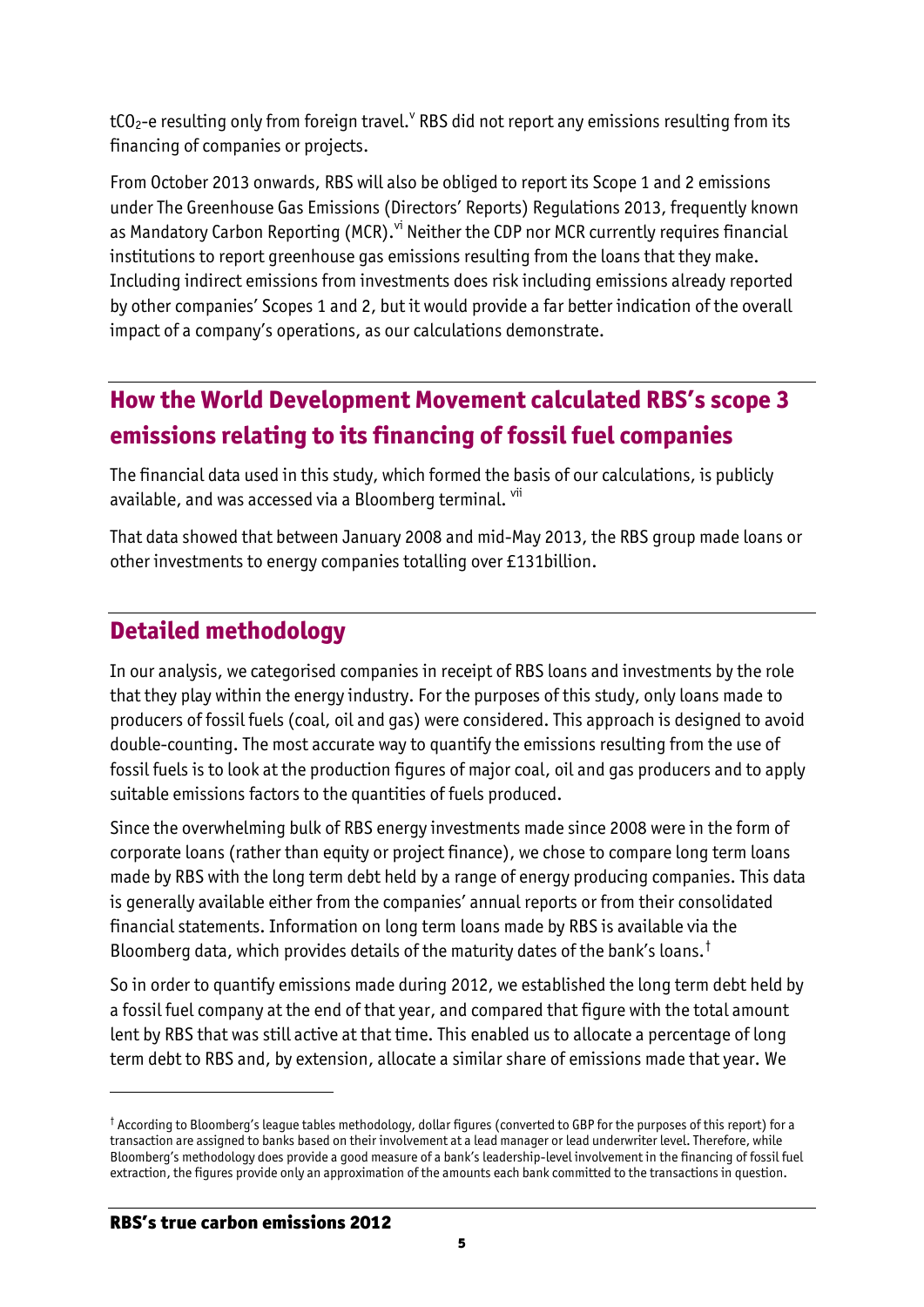recognise that companies also raise finance from other sources (equities, share issues etc). But for the purposes of this analysis, we looked at the long term debt held by the companies as this provides financial data that is directly comparable with the loans made by RBS.

The emissions themselves (expressed in tonnes of  $CO<sub>2</sub>$  equivalent, or tCO<sub>2</sub>-e) were calculated by taking the overall production figures of a fossil fuel company and applying standard conversion factors. Burning one barrel of crude oil, for instance, will result in the emission of around 0.51 tCO<sub>2</sub>-e. <sup>viii, ix</sup> The figure for a cubic metre of natural gas is 0.0023 tCO<sub>2</sub>-e.<sup>x</sup> Burning a tonne of coal will result in 2.62 tCO<sub>2</sub>-e being emitted.<sup>xi</sup> Where possible, these figures take into account not only the direct emissions resulting from actual combustion, but also the "well to tank" emissions resulting from the extraction, production and processing of the fuel, and its transportation to the end user.

# **Testing our methodology**

To develop and test our methodology, five fossil fuel producing companies were initially looked at. Four of them are oil and gas companies operating in various parts of the world. The fifth is a coal company operating in North America. During 2012, RBS made far more loans to oil and gas companies than it did to coal companies, and this is reflected in the range of companies examined.

- **Devon Energy Corporation** operates across North America and produces crude oil, bitumen, natural gas liquids and natural gas. $x$ <sup>ii</sup>
- **KazMunayGas** is an oil and gas company based in Kazakhstan and operating mainly in central Asia. Its most recent financial and production figures were for 2011. Xiii, xiv
- **Pertamina Persero PT** is an Indonesian state-owned oil and gas company. The bulk of its operations are also in Indonesia. Most of the RBS loans were made to Pertamina in early 2013; these were compared with long term debt held at the end of 2012.<sup>xv</sup>
- **Tullow Oil** is headquartered in the UK but operates mainly in Africa but with some operations in South America, Asia and the North Sea.<sup>xvi</sup>
- **Arch Coal** is a US-based coal company. Its mining operations are all located within the  $\mathsf{U}\mathsf{S}$ <sup>xvii</sup>

For each company, we compared active RBS loans with its long term debt and calculated RBS's share of the liabilities. The same percentage of emissions was allocated to RBS as a result of its investments. This enabled us to calculate the emissions (in thousands of tonnes of  $CO<sub>2</sub>-e$ ) resulting from each million pounds (£m) of loans.

For the four oil and gas companies, this figure ranged from just over 8,000 tCO<sub>2</sub>-e per £m (for Tullow Oil) to over 18,000 tCO<sub>2</sub>-e per £m (for Devon Energy). Arch Coal, the only coal company looked at, had a much higher emissions figure of over 112,000 tCO<sub>2</sub>-e per £m invested. The fact that the emissions per pound of investment for the four oil and gas companies are so similar (very much within the same order of magnitude) provides us with some confidence that our methodology – although by necessity an estimate and with a number of implicit assumptions – is fundamentally sound.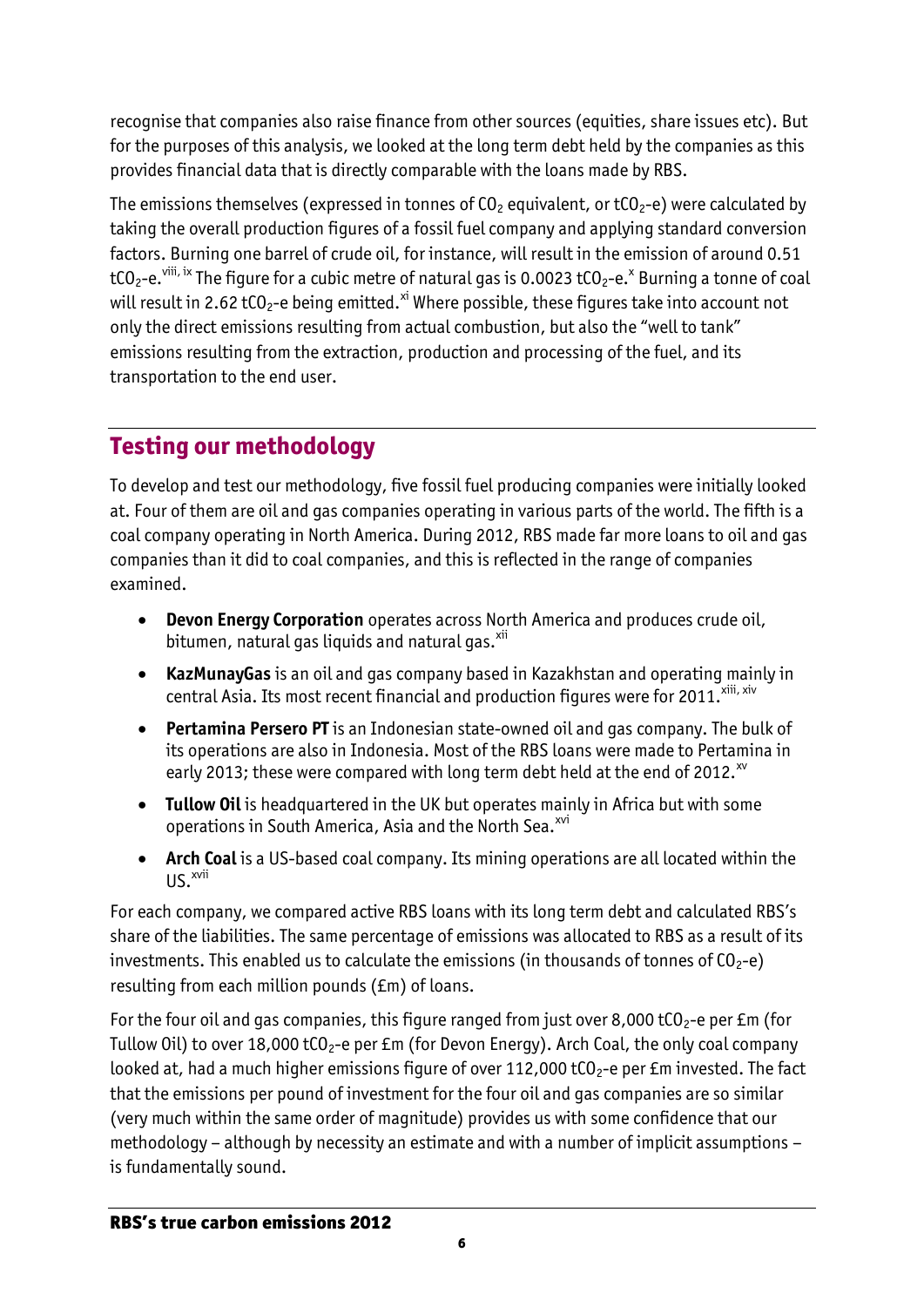Our calculations indicate that for these five companies alone, carbon emissions for 2012 associated with RBS lending could total 96.2 million  $tCO_2$ -e. The full data for each of the companies is shown in Table 1 below (see page 8).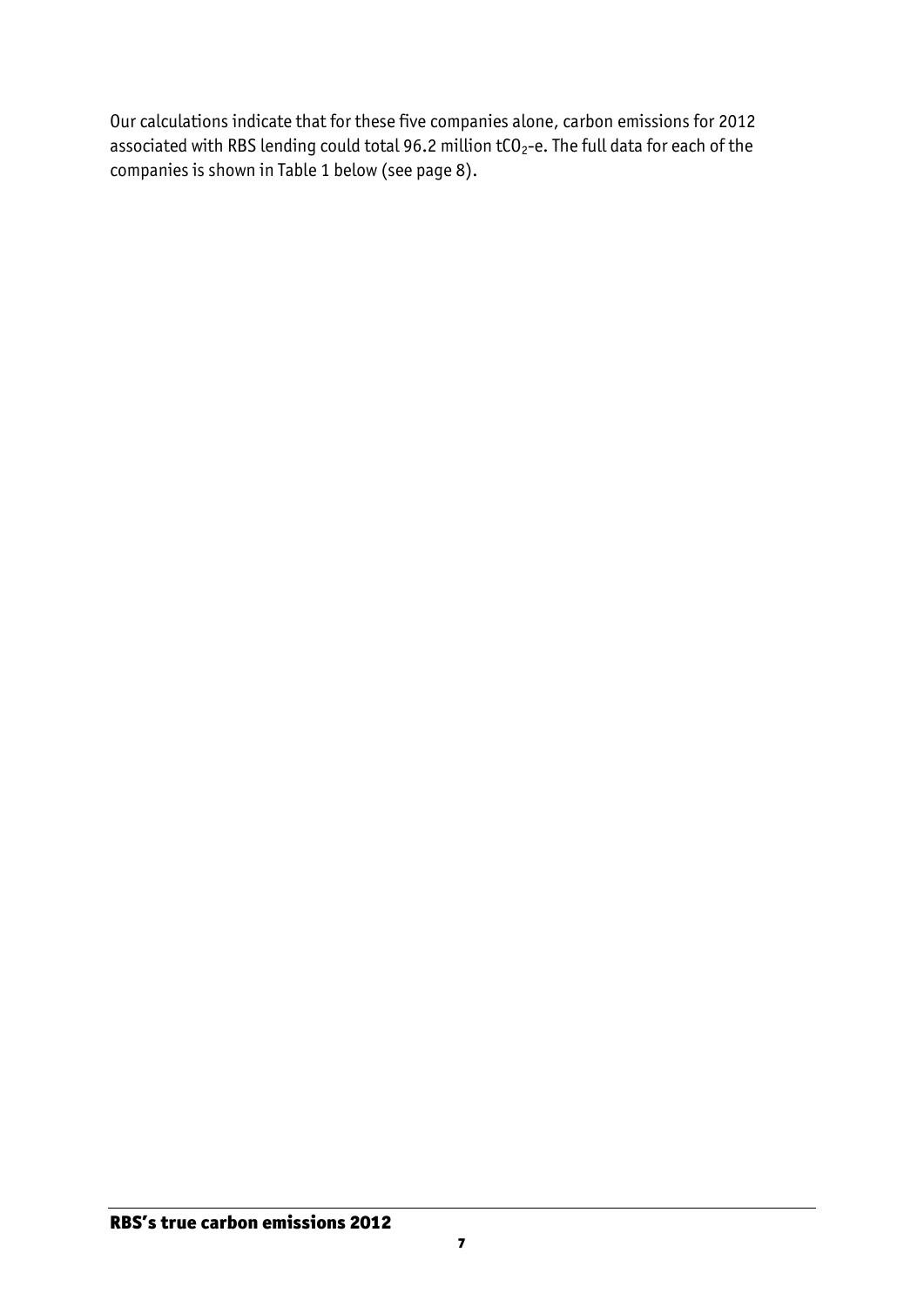| Company                                          | <b>Devon Energy</b> | <b>KazMunayGas</b> | Pertamina Persero | <b>Tullow Oil</b> | <b>Arch Coal</b> |
|--------------------------------------------------|---------------------|--------------------|-------------------|-------------------|------------------|
| Main business interests                          | Oil, bitumen, gas   | Oil and gas        | Oil and gas       | Oil               | Coal             |
| Main area of operation                           | North America       | Central Asia       | Indonesia         | Africa            | North America    |
| Long term debt at end of 2012<br>$(\text{fm})$   | 5,455               | 6,733              | 7,563             | 1,827             | 3,290            |
| RBS loans active at end of 2012<br>$(\text{fm})$ | 992                 | 1,328              | 827               | 478               | 427              |
| RBS share of long term debt                      | 18.19%              | 19.73%             | 10.93%            | 26.19%            | 12.98%           |
| Emissions for 2012<br>(thousand tCO2-e)          | 102,463             | 90,186             | 73,721            | 14,743            | 368,948          |
| RBS share of 2012 emissions<br>(thousand tCO2-e) | 18,640              | 17,794             | 8,061             | 3,861             | 47,891           |
| Emissions per £m RBS loan<br>$(tCO2-e)$          | 18,784              | 13,395             | 9,748             | 8,071             | 112,131          |

#### *Table 1: Estimated CO2-e emissions resulting from loans made by RBS to five selected fossil fuel companies*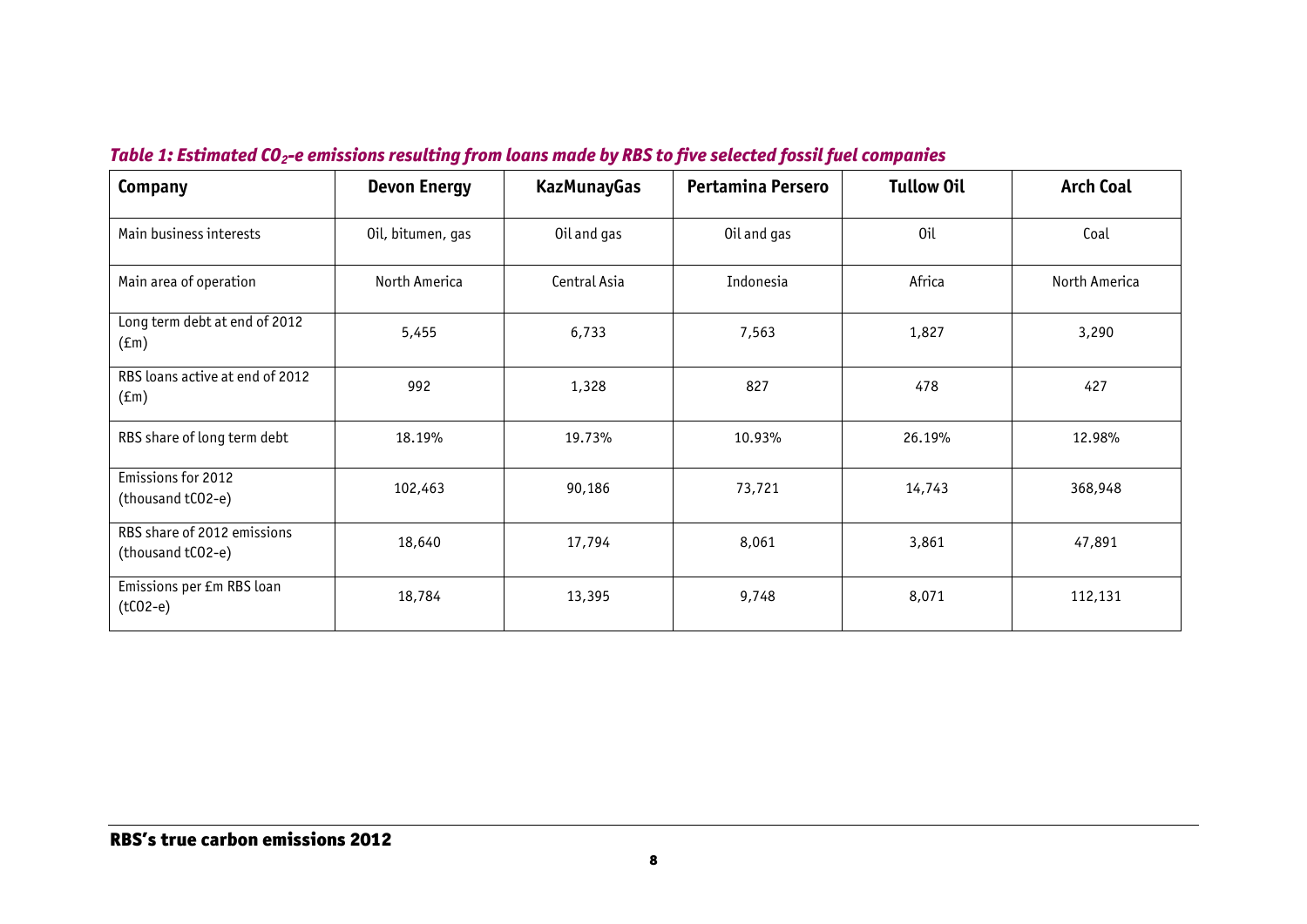# **Estimating the total 2012 carbon emissions associated with RBS lending**

By extrapolating the emissions from the five selected oil and gas and coal companies we were then able to make an estimate of the overall figure for carbon emissions associated with all the loans to fossil fuel companies made by RBS in 2012.

To do this, we used the Bloomberg data showing details of all the loans made by RBS to energy companies from the beginning of 2008 to mid-May 2013 and which also gave the maturity dates for these loans, i.e. the dates when the loans were due to be repaid. From this, we could see how much RBS lending was active at the end of 2012.<sup>iii</sup>

We calculated that oil and gas companies had received a total of £27.5 billion of active loans, while coal companies had received £1.27 billion. In addition to these loans made to fossil fuel production companies, RBS had also made loans totalling £14.1billion to finance companies owned by or associated with the energy sector. This money (or at least a significant proportion of it) is very likely to have financed the production of fossil fuels, and so we also took that into account when estimating the overall emissions from RBS lending.

Using the estimated figure that we had previously calculated for the carbon intensity of RBS lending to Arch Coal, we then scaled up the emissions based on RBS's total lending to coal companies in 2012. This gave an overall carbon emissions figure of **142.4 million tCO2-e**.

For oil and gas lending, we used a range of carbon intensities per million pounds of lending, based on the debt and emissions of Devon Energy at the upper end of the range, and Tullow Oil at the lower. Scaling up to give an overall emissions figure for oil and gas lending, we were able to estimate an upper figure of **516.5 million tCO2-e and a lower figure of 221.9 million tCO2-e.**

In order to make an estimate of the emissions resulting from RBS lending to the energy finance sector (e.g. finance companies owned or controlled by energy companies), the uncertainties were greater than those encountered so far. But if we were to assume the carbon intensity of lending to the energy finance sector is similar to that of the oil and gas sector, we can use the same upper and lower figures. Applying this methodology gives an upper figure of **251.8 million tCO2-e and a lower figure of 114.1 million tCO2-e**.

Aggregating these figures (adding up possible emissions from coal, oil and gas, and finance) again gives a range of possible emissions, as shown in Table 2 below:

 $\overline{a}$ 

iii Although the figure is almost certainly an underestimate, since we only have details of loans made since January 2008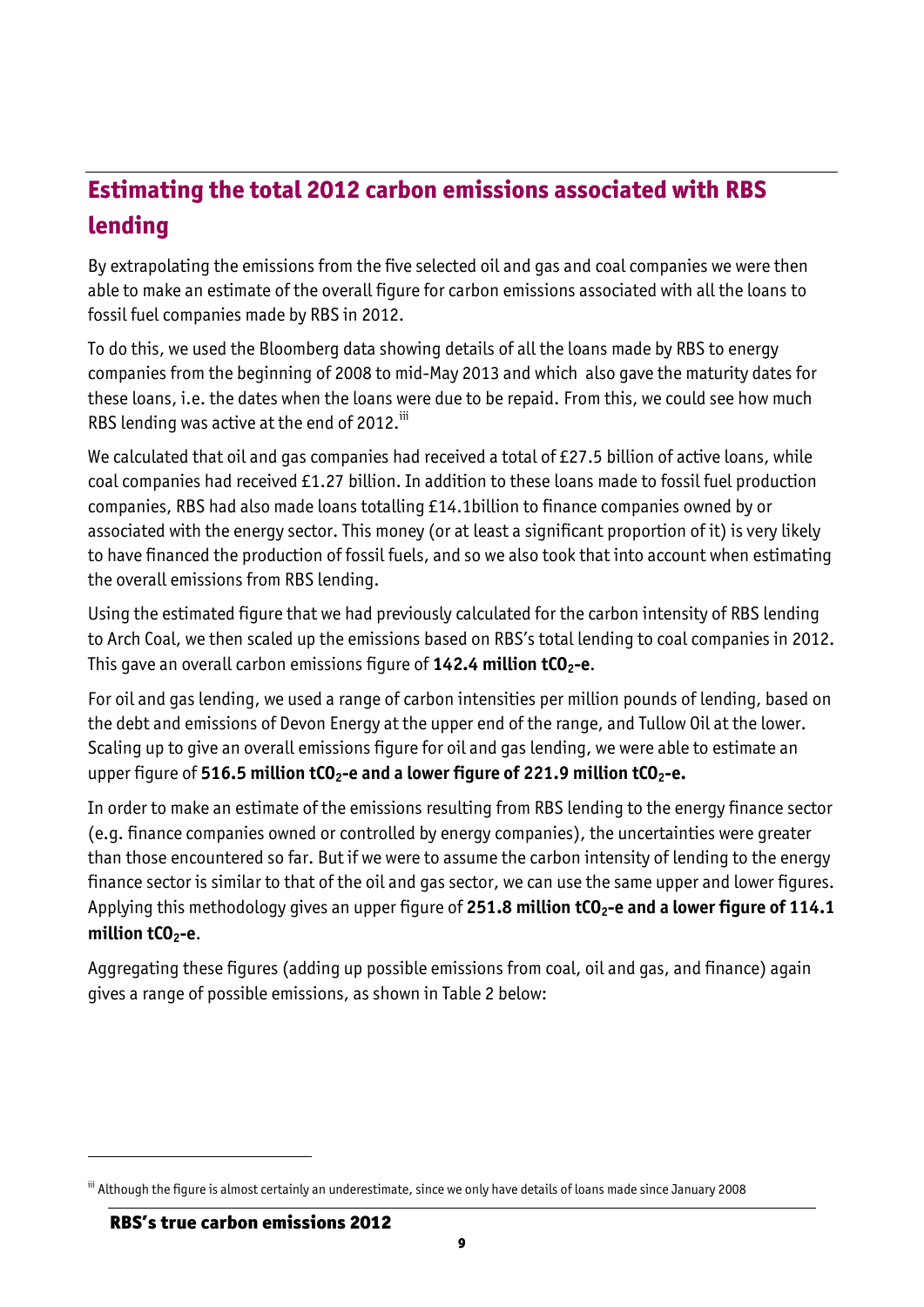|                                                                   | <b>Upper estimate</b><br>(million tCO <sub>2</sub> -e) | Lower estimate<br>(million tCO <sub>2</sub> -e) |
|-------------------------------------------------------------------|--------------------------------------------------------|-------------------------------------------------|
| Emissions linked with RBS lending to the<br>coal sector           | 142.4                                                  | 142.4                                           |
| Emissions linked with RBS lending to the<br>oil & gas sector      | 516.5                                                  | 221.9                                           |
| Emissions linked with RBS lending to the<br>energy finance sector | 251.8                                                  | 114.1                                           |
| <b>Total</b>                                                      | 910.7                                                  | 478.4                                           |

#### *Table 2: estimated overall 2012 emissions associated with RBS lending*

To put these figures into some kind of context:

In 2011, the most recent year for which data are available, overall Scottish emissions totalled **51.3 million tCO2-e**. 18

In 2012 overall UK greenhouse gas emissions have been provisionally reported to be **571.6 million tCO2-e**. 19

### **Conclusion**

When emissions resulting from the money RBS lends to fossil fuel companies are taken into account, the bank's carbon footprint is vast, dwarfing the emissions not only of Scotland where it is headquartered but of the whole of the UK.

This true carbon footprint is also many times larger than the footprint reported by RBS under the voluntary Carbon Disclosure Project, or the footprint it will be legally obliged to report under the Mandatory Carbon Reporting regime starting in the UK in October 2013.

This study of one UK bank illustrates the climate impact of fossil fuel lending, and since all the UK's big banks lend heavily to fossil fuel companies, we can conclude that other banks' true carbon footprints are also on a vast scale.

Our study also illustrates the serious inadequacy of both the current voluntary carbon reporting system and the mandatory reporting system that is due to come into force in October.

If catastrophic climate change is to be avoided, carbon emissions from fossil fuels must be drastically reduced. As a first step towards addressing the emissions resulting from lending by UK banks, the World Development Movement is calling for financed emissions to be included in the new mandatory carbon reporting system. Banks must face up to their responsibility for climate change.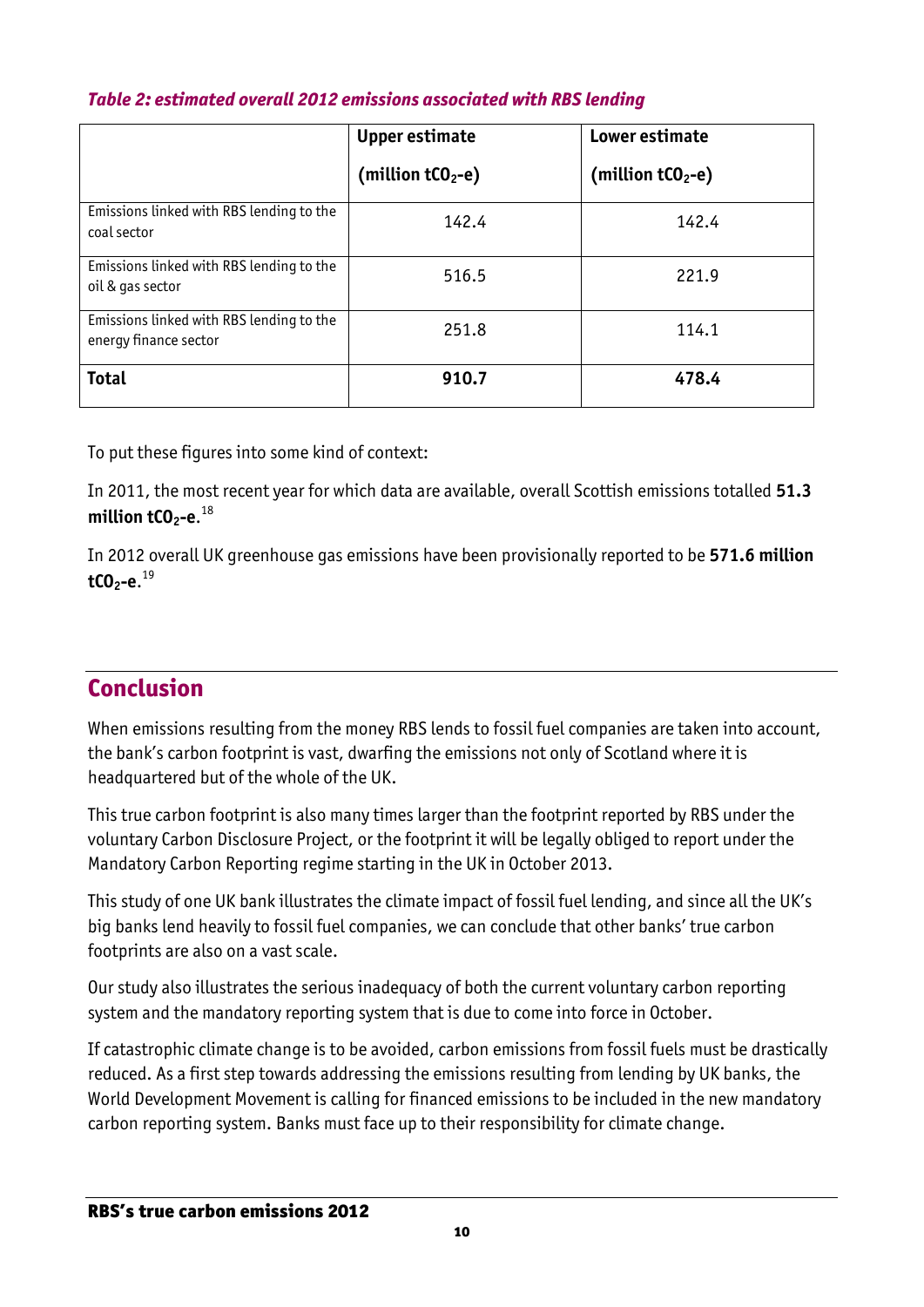#### **Endnotes**

 $\overline{a}$ 

<sup>i</sup> UK Financial Investments Ltd (2013. *Market Investments*. Online. Available at: <u>http://www.ukfi.co.uk/about-us/market-</u>  $investments / Iaccessed 18<sup>th</sup> July 20131$ 

ii Carbon Disclosure Project (2013). *Company results – Royal Bank of Scotland*. Online. Available at: <https://www.cdproject.net/en-US/Results/Pages/Company-Responses.aspx?company=15949> [accessed 18<sup>th</sup> July 2013 – requires free login]

iii Carbon Disclosure Project (2013). *Company results – Royal Bank of Scotland.* Op cit*.*

iv PWC (2012). *The future of reporting - CDP FTSE 350 climate change report 2012*. Online. Available at: <http://www.amec.com/file.axd?pointerID=7373ca89966c4991a7fc53bdebe1ad78> [accessed 18th July 2013]

v RBS (2012). *2012 Climate Change Response to Carbon Disclosure Project*. Online. Available at: <https://www.cdproject.net/Sites/2012/49/15949/Investor%20CDP%202012/Pages/DisclosureView.aspx> [accessed 25th July 2013 – requires free login[

vi UK Government (2013). *Greenhouse Gas Emissions (Directors' Reports) Regulations 2013*. Online. Available at: <http://bit.ly/151Ni63> [accessed 18th July 2013]

vii This, and all other financial data on RBS included in this briefing, was accessed via a Bloomberg terminal. [http://en.wikipedia.org/wiki/Bloomberg\\_Terminal](http://en.wikipedia.org/wiki/Bloomberg_Terminal)

viii US Environmental Protection Agency (2013). *Clean energy – calculations and references*. Online. Available at: <http://www.epa.gov/cleanenergy/energy-resources/refs.html> [accessed 18th July 2013]

ix Department of Environment, Food and Rural Affairs (2013). *Greenhouse Gas Conversion Factor Repository.* Online. Available at:<http://www.ukconversionfactorscarbonsmart.co.uk/> [accessed 18th July 2013]

x DEFRA (2013). *Greenhouse Gas Conversion Factor Repository*. Op cit.

xi DEFRA (2013). *Greenhouse Gas Conversion Factor Repository*. Op cit.

xii Devon Energy Corp (2013). *2012 Annual Report*. Online. Available at:<http://bit.ly/13QQbK8> [accessed 18th July 2013]

xiii KazMunayGas Trade House JSC (2012). *Annual Report 2011*. Online. Available at: [http://www.kmg.kz/upload/corporate\\_management/equity/2011/annual\\_report-ENG-s\\_obl.pdf](http://www.kmg.kz/upload/corporate_management/equity/2011/annual_report-ENG-s_obl.pdf) [accessed 18th July 2013]

xiv KazMunayGas Trade House JSC (2012). *Consolidated Financial Statement for 2011*. Online. Available at: [http://www.kmg.kz/upload/corporate\\_management/equity/2011/Godovoy\\_otchet\\_KMG\\_2011\\_eng.pdf](http://www.kmg.kz/upload/corporate_management/equity/2011/Godovoy_otchet_KMG_2011_eng.pdf) [accessed 18th July 2013]

xv Pertamina Persero PT (2013). *Annual Report 2012*. Online. Available at: [http://www.pertamina.com/App\\_Themes/Images/investor\\_relation/AnnualReport/PDF/AR%2019%20mar%202013.pdf](http://www.pertamina.com/App_Themes/Images/investor_relation/AnnualReport/PDF/AR%2019%20mar%202013.pdf) accessed 18<sup>th</sup> July 2013]

xvi Tullow Oil (2013). *2012 Annual Report*. Online. Available at: [http://www.tullowoil.com/files/pdf/tullow\\_ar\\_report\\_2012.pdf](http://www.tullowoil.com/files/pdf/tullow_ar_report_2012.pdf) [accessed 18th July 2013]

xvii Arch Coal (2013). *Annual Report 2012*. Online. Available at: [http://phx.corporate](http://phx.corporate-ir.net/External.File?item=UGFyZW50SUQ9MTc0NzU5fENoaWxkSUQ9LTF8VHlwZT0z&t=1)[ir.net/External.File?item=UGFyZW50SUQ9MTc0NzU5fENoaWxkSUQ9LTF8VHlwZT0z&t=1](http://phx.corporate-ir.net/External.File?item=UGFyZW50SUQ9MTc0NzU5fENoaWxkSUQ9LTF8VHlwZT0z&t=1) [accessed 18<sup>th</sup> July]

<sup>18</sup> Scottish Government (2013). *Scottish Greenhouse Gas Emissions 2011*. Online. Available at: <http://www.scotland.gov.uk/Publications/2013/06/1558/downloads#res-1> [accessed 18<sup>th</sup> July 2013)

<sup>19</sup> Department of Energy and Climate Change (2013). *Official statistics: Provisional UK greenhouse gas emissions.* Online. Available at:

RBS's true carbon emissions 2012